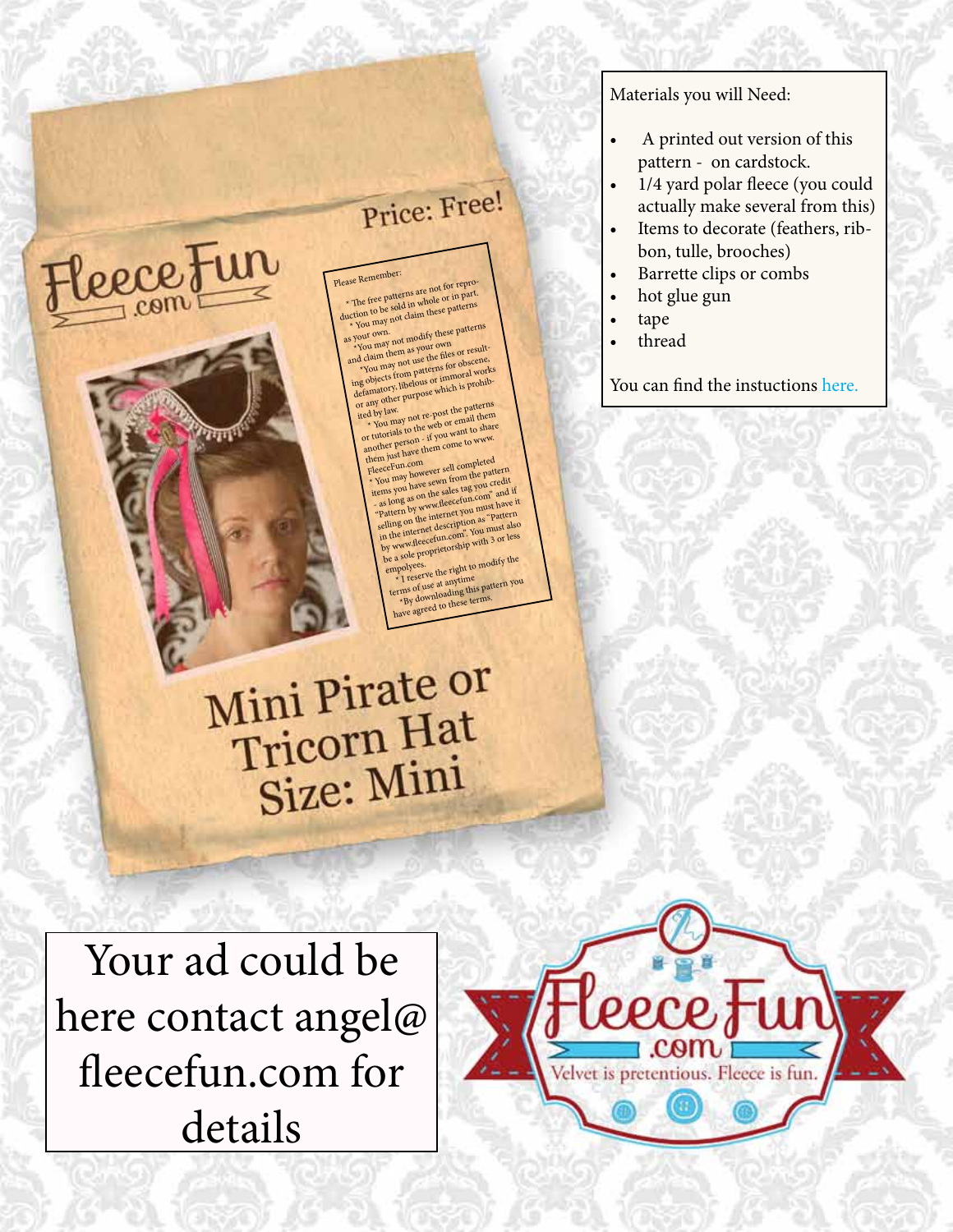**Map No Assembly Needed Confused on how to assemble the pattern? No worries!**

 **Just click here for an easy step by step video to show you how to assemble the pattern.**

## You might also like: